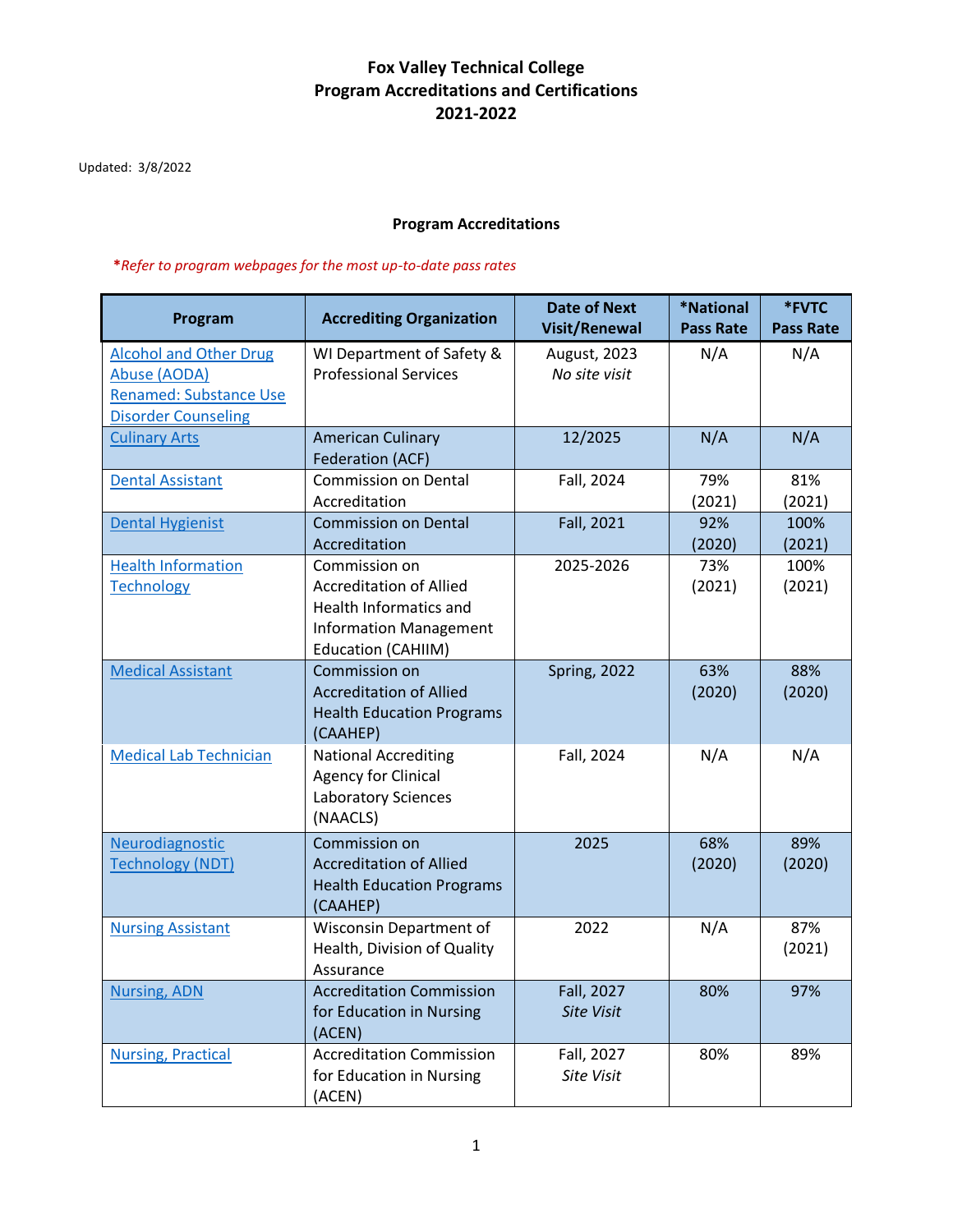## **Fox Valley Technical College Program Accreditations and Certifications 2021-2022**

Updated: 3/8/2022

| Program                      | <b>Accrediting Organization</b> | Date of Next<br><b>Visit/Renewal</b> | *National<br><b>Pass Rate</b> | *FVTC<br><b>Pass Rate</b> |
|------------------------------|---------------------------------|--------------------------------------|-------------------------------|---------------------------|
| <b>Occupational Therapy</b>  | <b>National Board for</b>       | 2023                                 | 86%                           | 95%                       |
| Assistant                    | Certification in                |                                      |                               | (2020)                    |
|                              | <b>Occupational Therapy</b>     |                                      |                               |                           |
| Paramedic                    | Committee on                    | 2024                                 | 70%                           | 88%                       |
|                              | Accreditation of                |                                      | (2017)                        | (2017)                    |
|                              | <b>Educational Programs for</b> |                                      |                               |                           |
|                              | the EMS Professions             |                                      |                               |                           |
|                              | (CoAEMSP)                       |                                      |                               |                           |
| <b>Veterinary Technician</b> | <b>American Veterinary</b>      | February 17-19,                      | 50%                           | 86%                       |
|                              | <b>Medical Association</b>      | 2021                                 |                               | (2021)                    |
|                              | (AVMA)                          |                                      |                               |                           |

## **Program Certifications**

#### **\****Refer to program webpages for the most up-to-date pass rates*

| Program                      | <b>Certification Organization</b> | <b>Date of Next</b><br><b>Visit/Renewal</b> | <i>*Licensure</i><br><b>Pass Score</b><br>(if required) | *FVTC<br><b>Pass Rate</b> |
|------------------------------|-----------------------------------|---------------------------------------------|---------------------------------------------------------|---------------------------|
| Airframe &                   | U.S. D.O.T.; Federal              | 12/2022                                     | N/A                                                     | 100%                      |
| <b>Powerplant Mechanic</b>   | Aviation Administration,          |                                             |                                                         | (2021)                    |
|                              | Regulation - Part 147             |                                             |                                                         |                           |
|                              | Certified                         |                                             |                                                         |                           |
| <b>Aeronautics - Pilot</b>   | U.S. D.O.T.; Federal              | Quarterly Audits,                           | 80%                                                     | 98%                       |
| <b>Training, Aeronautics</b> | Aviation Administration,          | Certification                               |                                                         | $(2020-21)$               |
| - Professional Pilot         | Regulation - Part 141             | Renewal 7/2022                              |                                                         |                           |
|                              | Certified                         |                                             |                                                         |                           |
| Automotive Tech -            | Automotive Service                | 08/2023                                     | N/A                                                     | <b>ASE</b>                |
| <b>GM - ASEP</b>             | <b>Educational Program</b>        |                                             |                                                         | Education                 |
|                              | (ASEP) - General Motors,          |                                             |                                                         | Foundation                |
|                              | <b>ASE Education Foundation</b>   |                                             |                                                         | Certified                 |
| Automotive                   | <b>ASE Education Foundation</b>   | 2025                                        | N/A                                                     | <b>ASE</b>                |
| Technology - Imports,        |                                   |                                             |                                                         | Education                 |
| Automotive                   |                                   |                                             |                                                         | Foundation                |
| Technician - Imports         |                                   |                                             |                                                         | Certified                 |
| <b>Automotive</b>            | <b>ASE Education Foundation</b>   | 2025                                        | N/A                                                     | <b>ASE</b>                |
| Technology,                  |                                   |                                             |                                                         | Education                 |
| <b>Automotive</b>            |                                   |                                             |                                                         | Foundation                |
| Maintenance                  |                                   |                                             |                                                         | Certified                 |
| <b>Technician</b>            |                                   |                                             |                                                         |                           |